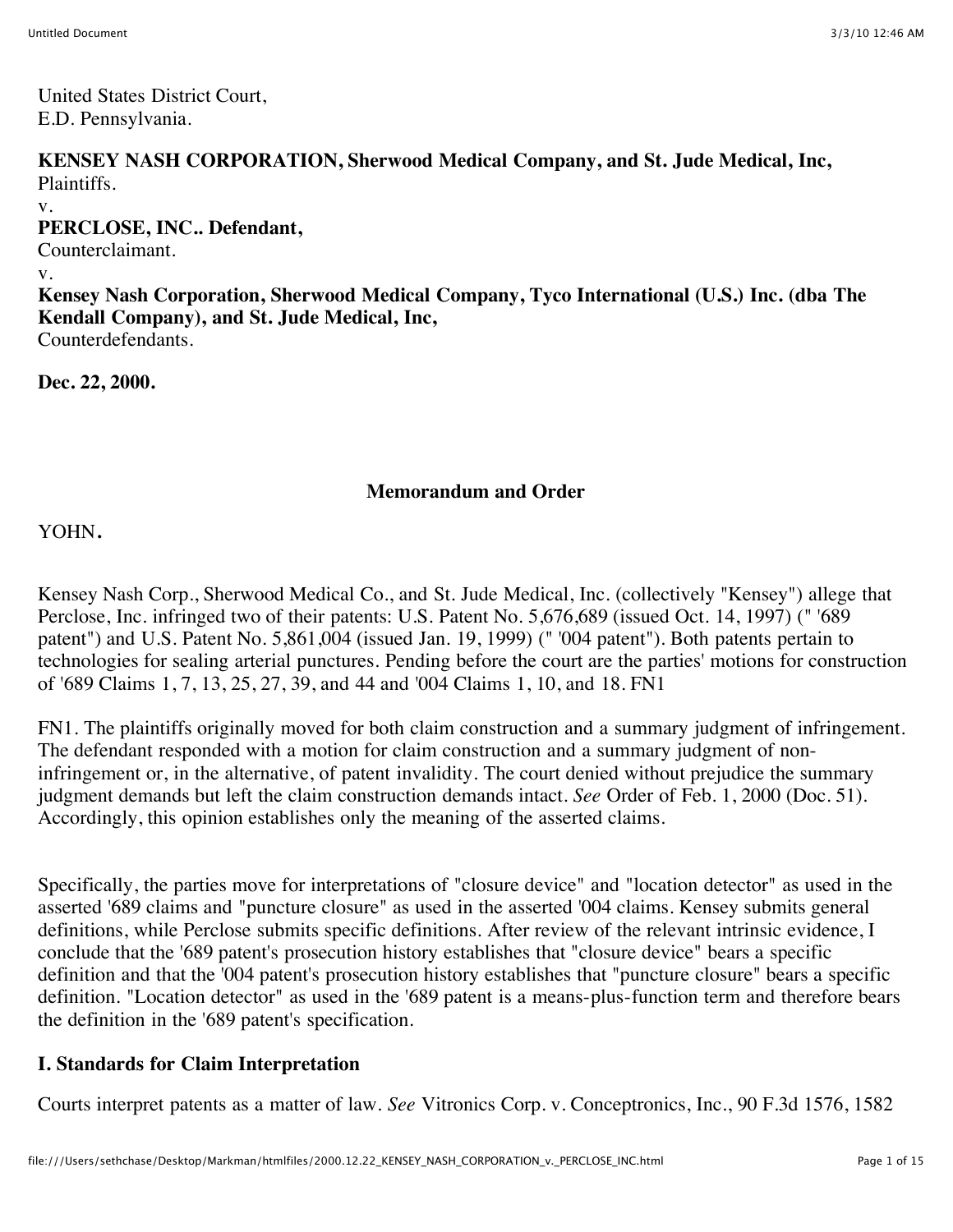(Fed.Cir.1996). Although all parts of a patent are relevant to interpreting the patent, the patent's claims specifically define the scope of the patent's right to exclude, and accordingly, a determination of the scope of the patent centers on the language of the claims. *See* Renishaw PLC v. Marposs Societa' Per Azioni, 158 F.3d 1243, 1250 (Fed.Cir.1998). Consequently, disputes over claim interpretation are essentially disputes over the meaning of claim terms. *See id.* "The intrinsic evidence, in some cases, the extrinsic evidence, can shed light on the meaning of the terms recited in a claim, either by confirming the ordinary meaning of the claim terms or by providing special meaning for claim terms." *Id.* (citing Vitronics, 90 F.3d at 1583). Accordingly, disputes over claim interpretation are essentially disputes over the meaning of claim terms. *See id.*

In determining the meaning of a claim term, the intrinsic evidence of record-the patent's asserted and unasserted claims, specification, and prosecution history-is the primary source. *See* Vitronics, 90 F.3d at 1582. Only where intrinsic evidence alone fails to resolve the meaning of a disputed claim term may extrinsic evidence be used. *See* id. at 1583; Karlin Tech. Inc. v. Surgical Dynamics, Inc., 177 F.3d 968, 971 (Fed.Cir.1999) ("[T]he court may not use extrinsic evidence to arrive at a claim construction that is clearly at odds with the construction mandated by the intrinsic evidence."). A court may, however, consider extrinsic evidence for the limited purpose of educating itself on the meaning of technical terms and terms of art. *See* Vitronics, 90 F.3d at 1582-83.

Where a claim expresses "a means or step for performing a specified function without [a] recital of structure, material, or acts in support thereof," the court must construe the claim "to cover the corresponding structure, material, or acts described in the specification and equivalents thereof." 35 U.S.C. s. 112, para. 6 (2000). Where a claim does not use such means-plus-function language, the claim is understood as it would be understood by one of ordinary skill in the field of the patent. *See* Vitronics, 90 F.3d at 1582; Multiform Desiccants, Inc. v. Medzam, Ltd., 133 F.3d 1473, 1477 (Fed.Cir.1998).

A term bearing just one common meaning necessarily bears that meaning unless it is apparent from the patent or prosecution history that the term is specially defined. *See* Renishaw, 158 F.3d at 1249. "[W]here there are several common meanings for a claim term, [absent a special definition in the patent or prosecution history] the patent disclosure serves to point away from the improper meanings and toward the proper meaning." Id. at 1250. Or in other words, patent claims must be read in light of the patent's specification. Id. at 1248. Finally, "[w]hen multiple patents derive from the same initial application, the prosecution history regarding a claim limitation in any patent that has issued applies with equal force to subsequent issued patents that contain the same language." Elkay Mfr. Co. v. Ebco Mfr. Co., 192 F.3d 973, 980 (Fed.Cir.1999) (citing Jonsson v. the Stanley Works, 903 F.2d 812, 818 (Fed.Cir.1990)).

## **II. "Closure Device" as Used in** the '689 Patent'**s Claims**

Kensey submits that "closure device" as used in the claims is a general term that refers to "any type of closure device that can be arranged and positioned to enable the effective sealing of a puncture [in a vessel, lumen, or duct]." Pls. Mem.FN2 at 34. Perclose submits a significantly narrower definition: a "closure device," as used in the claims, is "[a] device for sealing a percutaneous puncture in a vessel, duct, or lumen [and is] comprised of a sealing member within the puncture tract, an anchor member within the vessel, duct, or lumen, and a filament member connecting the anchor and sealing members in a pulley-like arrangement." Def.'s Mem.FN3 at 35. Each party argues that the intrinsic evidence of record supports its favored definition.

FN2. Mem. of Law in Supp. of Pls.' Mot. for a *Markman* Ruling on Claim Interpretation (Doc. No. 33).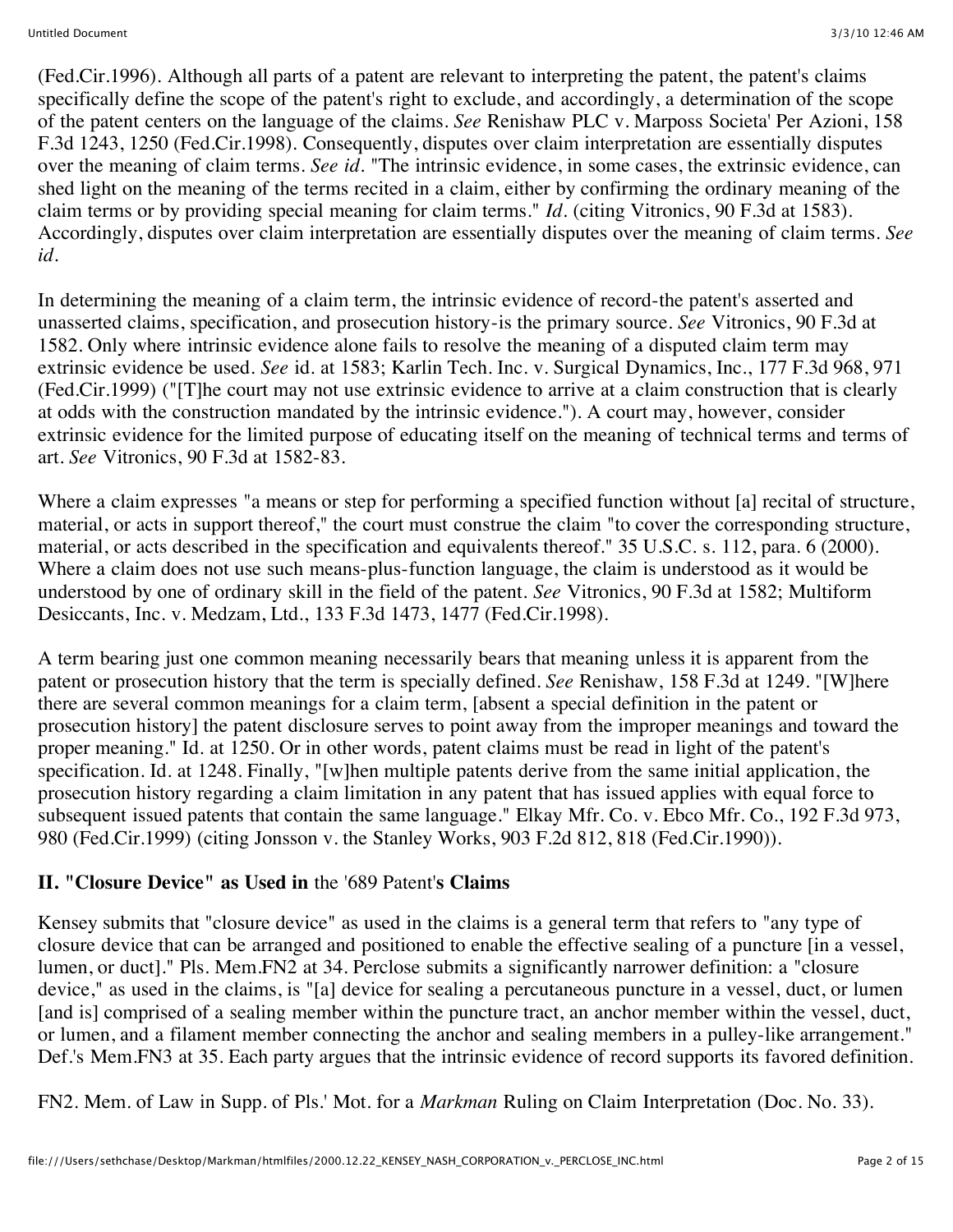FN3. Def./Counterclaimant Perclose, Inc.'s Mem. of P & A. Regarding Claim Construction of U.S. Patent No. 5,6776,689 and U.S. Patent No. 5,861,004 (Doc. No. 39).

Dr. Jerome Segal, a cardiologist and one of Kensey's experts, states that "closure device" can refer to any known means of wound closure, including an anchor-plug-and-filament closure, "a collagen plug, a needle and suture, a surgical staple, an adhesive, [or] a cauterization device." *See* Dec. of Dr. Jerome Segal (Doc. No. 33) at para. 29. The court uses Segal's declaration as an indication of the term's meaning when used in isolation. Hence, at the outset, "closure device" is a general term that has one meaning.FN4 It, of course, remains for the court to determine whether the term as used in the patent retains this definition.

FN4. Perclose argues that Dr. Segal admits that "closure device" is an ambiguous term. However, the portions of deposition transcript cited to substantiate the claim fail to make Perclose's point. *See* Perclose's Opposition Mem of P. & A. on Claims Construction ( *Markman* ) Issues (Doc. No. 45) at 8-10. The transcript portions cited only confirm that Dr. Segal believes that "closure device" is a general term. Perclose also seems to argue that "closure device" is too vague to be meaningful. *See* id. at 6. This argument receives little substantiation, and certainly, general definitions may be vague but are not therefore meaningless.

## **A. Claim Language**

Asserted Claims 1 and 25, the only independent claims in the patent, both use the term "closure" or "closure device." The pertinent parts of Claim 1 read as follows:

"A system for sealing a percutaneous puncture in the wall of a [fluid-filled] vessel, duct or lumen of a living being ...

the puncture comprising an opening in the wall of the vessel, duct or lumen and a tract contiguous with the opening and extending through tissue overlying the vessel, duct, or lumen,

[a] said system comprising a *closure device* and a location detector,

[b] said location detector being arranged for introduction into the puncture to provide a perceptible signal indicative of the location of the wall of the vessel, duct or lumen, whereupon a desired position for said *closure* with respect to the vessel, duct or lumen may be determined ...

[c] said *closure device* being arranged to be positioned within a portion of the puncture in accordance with said desired position to enable the effective sealing of the puncture by said *closure device.*"

'689 Patent at 14:56-15:8 (emphasis and sentence division added). The pertinent parts of Claim 25 read as follows:

"A method for sealing a percutaneous puncture in the wall of a [fluid-filled] vessel, duct, or lumen of a living being, ...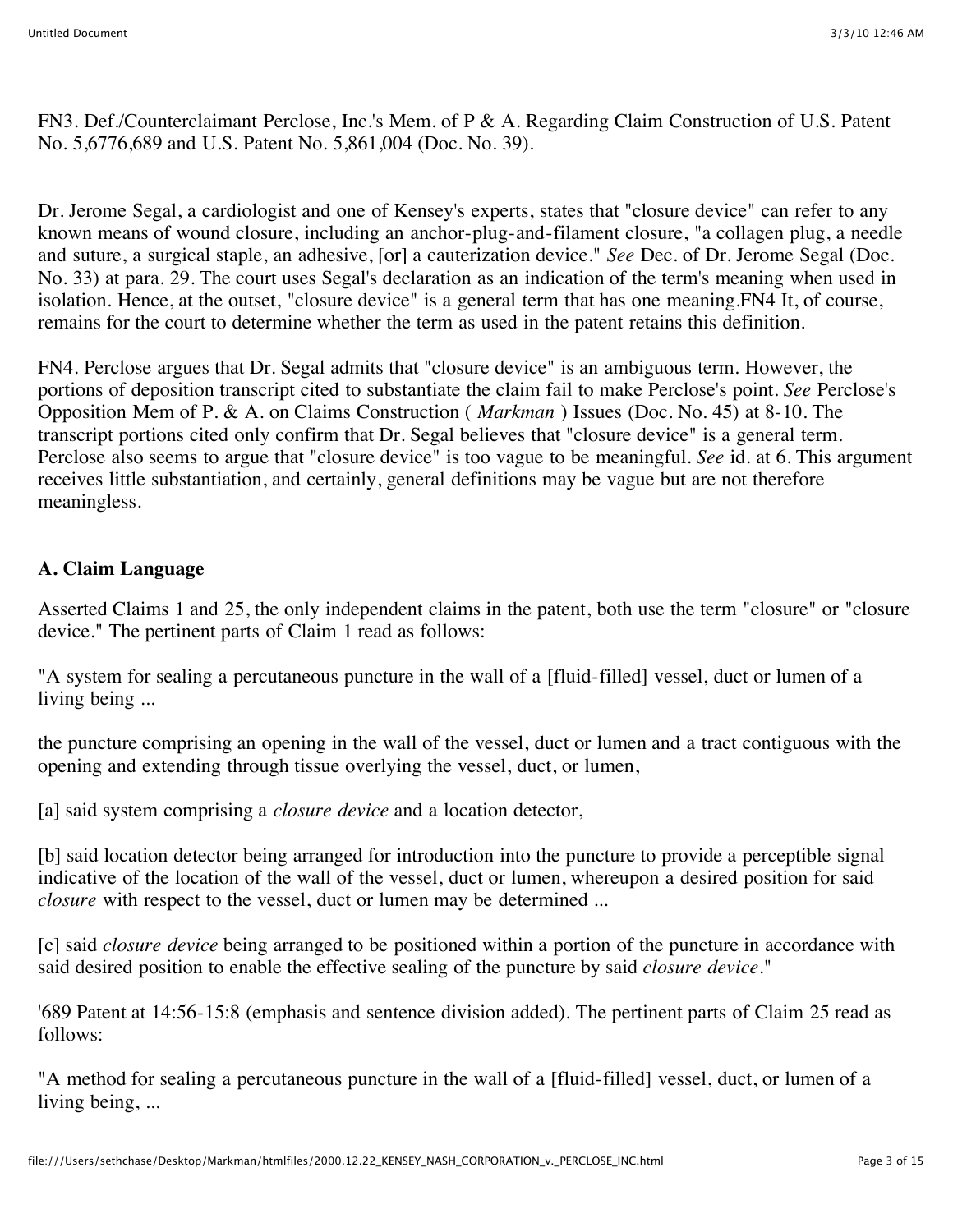the puncture comprising an opening in the wall of the vessel, duct or lumen and a tract contiguous with the opening and extending through tissue overlying the vessel, duct or lumen, said method comprising:

(a) providing a *closure device* and location detector;

(b) introducing the location detector into the puncture ... [so as to] provide a perceptible signal indicative of the location of the wall of the vessel, duct, or lumen, whereupon a desired position for the *closure* with respect to the vessel, duct or lumen may be determined; and

(c) introducing the *closure device* within a portion of the puncture in accordance with the desired position to enable the effective sealing of the puncture by said *closure device.*"

Id. at 16:47-68 (emphasis and sentence division added).

Parsing the claims' language makes more apparent the limitations imposed on the definition of "closure device." First, sections (b) of both claims state that the closure device's positioning is informed by a determination of the position of the punctured vessel, duct, or lumen wall. Second, sections (c) both claims state that the closure device envisioned by the patent is "positioned *within* a portion of the puncture" in such a way as to "enable the effective sealing of the puncture." Section (a) of Claim 1 clarifies that "puncture" refers to the opening in the vessel, duct, or lumen as well as the tract that leads to the opening. Thus, "closure device," as used in these claims, refers to the class of devices

(1) whose positioning can be informed by the determination of the position of the punctured vessel, duct, or lumen wall; and

(2) that effectuate wound closure by being positioned within a portion of the "puncture."

As compared to the definition of "closure device" as used in isolation, "closure device" as used in the claims bears a relatively narrower definition. For example, the term, as used in isolation, could refer to a band-aid; the term as used in these claims excludes bandages. However, despite this slight narrowing, the term as used in these claims nonetheless bears a definition broader than that submitted by Perclose.

Perclose argues that the phrase "positioned within a portion of the puncture ..." requires that the closure device be entirely "located in the internal luminal space of, and [be] bounded by the wall of the vessel, duct, lumen, puncture or puncture tract[.]" Def's Mem. at 29. "Closure device" cannot, according to Perclose, refer to any device that "extends through the [vessel, duct, or lumen] wall." Id. This interpretation of the phrase would be accurate were "puncture" to refer only to a puncture in a vessel, duct, or lumen. However, the text of Claims 1 and 25, plainly uses "puncture" differently. "Puncture" refers to the class *comprising* the "opening in the wall of the vessel, duct or lumen" and the tract leading to the opening. A class "comprising" some list of features includes all things with those features and does not exclude things that have those along with other. *See, e.g.,* Moleculon Research Corp. v. CBS, Inc., 793 F.2d 1261 (Fed.Cir.1986). Hence, "puncture" refers to the vessel, duct, or lumen opening as well as the tract leading to the opening. Furthermore, although the opening and tract are the essential features of a "puncture," the use of the term does not exclude other features. Consequently, an item that is "within the puncture" must be *within* a feature, namely the opening or tract, and may also be *within* any nonessential feature, such as the body of the vessel, duct, or lumen wall.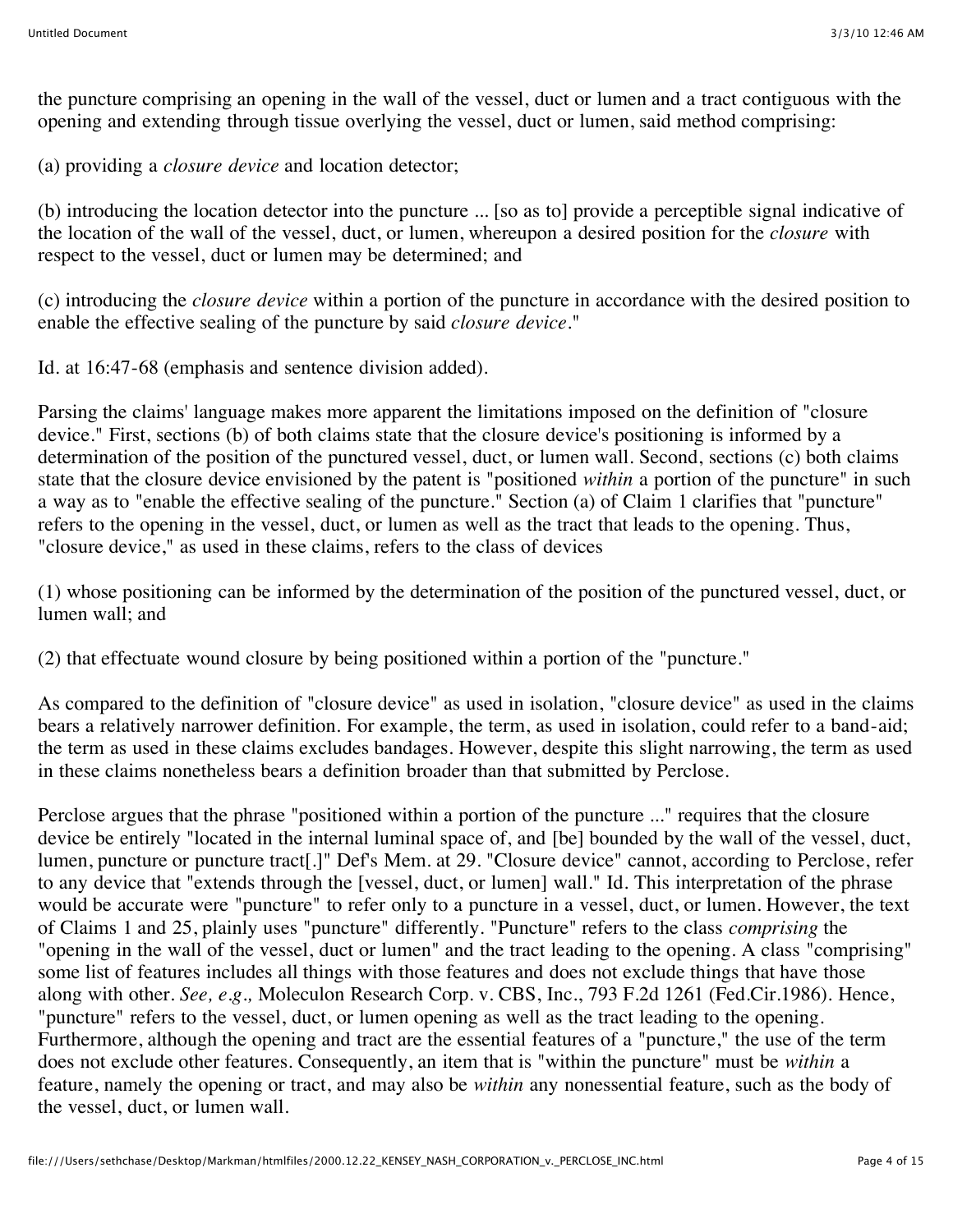Some of the remaining claims-all of which are dependent claims-can be read to define "closure device" consistently with or more narrowly than Claims 1 and 25. *See, e.g.,* '689 Patent at 15:24-35 (Claim 7) ("... said closure comprising a first portion and a second portion coupled to said first portion ...."); 15:56-60 ("... said closure comprises an anchor member...."). The Federal Circuit endorses the common sense rule that a dependent claim, by nature, incorporates all the limitations of the claim to which it refers [,]" Jeneric/Pentron, Inc. v. Dillon Co., Inc., 205 F.3d 1377, 1383 (Fed.Cir.2000) (citing 35 U.S.C. s. 112, para. 4 (1994)); but an independent claim does not ordinarily incorporate the limitations of a dependent claim, *see Karlin Technology Inc. v. Surgical Dynamics, Inc.,* 177 F.3d 969, 971-72 (Fed.Cir.1999). Here, nothing in the dependent claims suggests that the general definition of "closure device" imposed by Claims 1 and 25 is inconsistent with the term's use in these dependent claims. Although a narrower definition of closure device, such as the definition suggested by Perclose, would be consistent with the use of the term in these claims, the claims' language does not necessitate such a narrow definition. Consequently, the only claim language relevant for determining the meaning of "closure device" is the language of Claims 1 and 25.

# **B. Specification**

Perclose argues that Kensey acted as its own lexicographer and narrowly defined "closure device" in the patent's specification. Def.'s Mem. at 32-43. Kensey, on the other hand, argues that it did not act as its own lexicographer. Pls.' Mem. at 41; Pls.' Resp.FN5 at 6-8. A patentee only acts as a lexicographer where the patentee "with reasonable clarity, deliberateness, and precision[ ]" gives a term a special definition. Renishaw, 158 F.3d at 1249; *accord, e.g.,* Johnson Worldwide Assocs. Inc. v. Zebco Corp., 175 F.3d 985, 989 (Fed.Cir.1999) (Patentee must "clearly" set forth special definitions for claim terms.); Karlin, 177 F.3d at 973 ("The claims of a patent are not limited to the preferred embodiments, unless by their own language.").

FN5. Pls.' Combined Mem. of Law in Reply to Def.'s Mem. of P. & A. Regarding Claim Construction and Def.'s Mem. of P. & A. in Supp. of Mot. for Summ. J. of Non-infringement or, Alternatively, Invalidity (Doc. No. 44).

Here the specification does not show with clarity and precision that Kensey specially defined "closure device." Perclose points out that the specification section entitled "Detailed Descriptions of the Preferred Embodiment" states that

"... [the] closure has three basic components, namely, a sealing member, an intra-arterial anchor member, and a positioning member.... The positioning member comprises a filament.... The [filament] connects the anchor member and the collagen plug (sealing member) via a pulley-like arrangement which serves to move the anchor and plug together, to sandwich and lock the artery wall between the anchor and plug."

'689 Patent at 5:25-28; *accord* 6:65-7:40; 5:50-61; 6:11-15. Also, as Perclose emphasizes, the patent's sheet drawings also clearly indicate an anchor, plug, and filament closure device. *See* 2:56-3:2 (figs.1-5); 3:30-33 (figs.19-24); 3:66-4:2 (figs.34-35); 4:8-12 (fig.38). Furthermore, the specification does not envision alternative embodiments that are not anchor-plug-and-filament type closures. *See* id. at 7:40-46 (The only alternative embodiment in the specification is a closure with a plug, filament, and anchor that can be radiographically imaged.).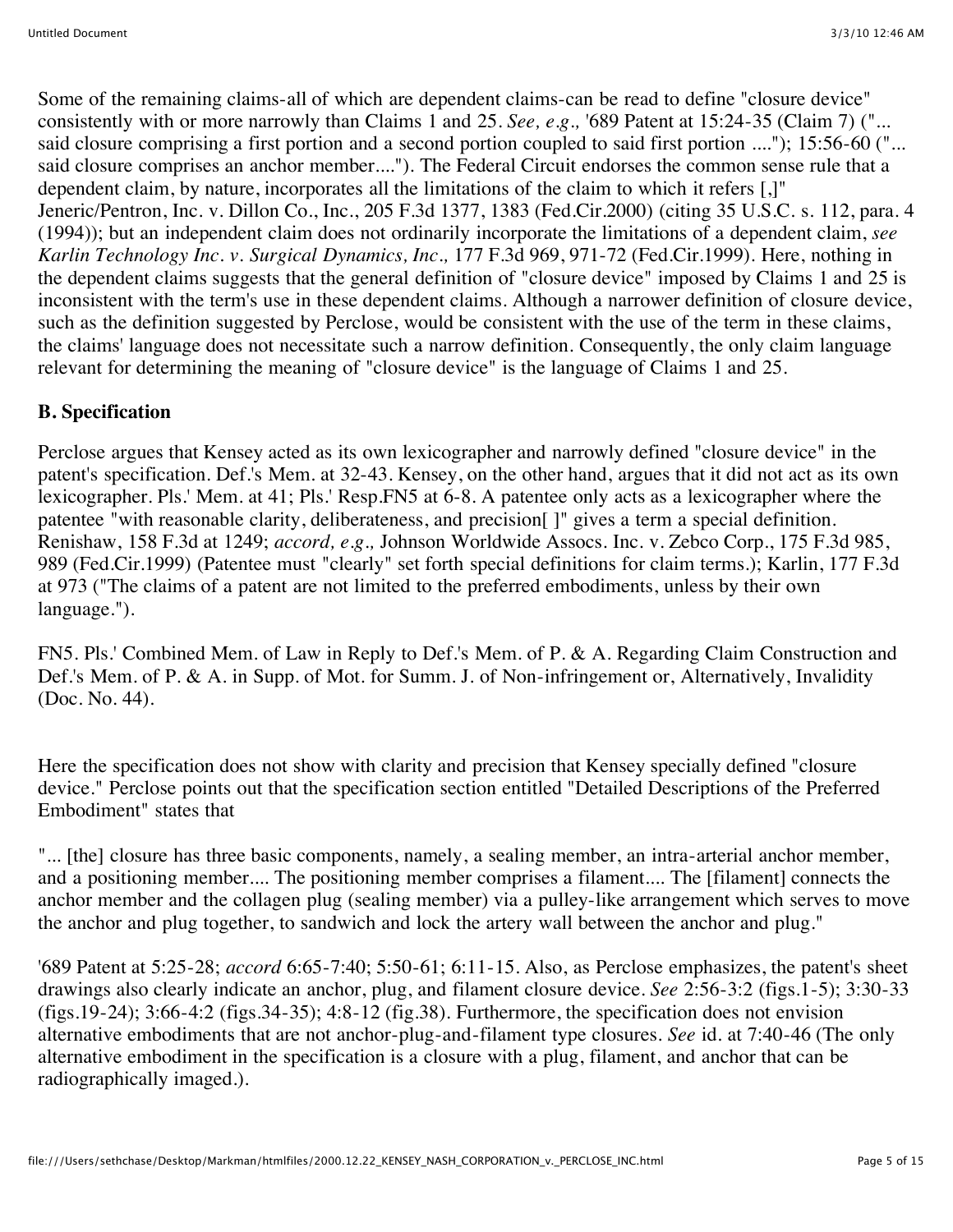However, the specification's "Summary of Invention" section can be read to explicitly indicate that the anchor, plug, and filament closure device is just one example of a closure device:

"The closure device, *e.g.,* an anchoring means, sealing means, and filament means connected between the anchoring means and the sealing means, is arranged for location within a portion of the puncture at a desired portion with respect thereto, *e.g.,* the anchoring means within the vessel and the sealing means within the puncture tract, to enable the effective sealing of the puncture by the closure device."

Id. at 2:36-42 (emphasis added). Furthermore, the fact that the specialized definition to which Perclose points appears in a section of the specification entitled "Detailed Descriptions of the Preferred Embodiment" makes it apparent that the "closure device" described therein is a preferred embodiment but not necessarily the sole embodiment.

Perclose also argues that the root term "seal-," as used in the claims, refers to preventing or obstructing the passage of fluid from the interior of a vessel, duct, or lumen into and through a puncture tract, by placing a mass of material within the puncture tract. *See* Def.'s Mem. at 32-34. In support of this specialized definition, Perclose points out that wherever "seal" or "sealing" is used in the preferred embodiment section of the specification, it is used in conjunction with a reference to a plug or sealing member and that this plug or sealing member acts as a stop in the puncture tract. *See* '689 patent at 5:25-30; 13:66-14:1. Perclose's arguments again fall short of the mark. Although "seal" may mean what Perclose suggests, the specification does not necessitate such a definition. "Seal" may be read to bear its ordinary meaning-namely as a synonym of words or phrases like "tighten," "close," "bond," or "bring together"-or a special meaning. But the regular appearance of "seal" alongside references to a plug does not clearly give "seal" a special meaning.

#### **C. Prosecution History**

Kensey argues that the prosecution history confirms that "closure device" is a general term. *See* Pls.' Mem. at 45-46. Perclose, on the other hand, argues that the prosecution history indicates that "closure device" carries a more limited meaning.FN6 *See* Def.'s Mem. at 43-46. Of primary significance here is the line of continuation applications from which the '689 patent derives. *See* '689 patent at 1:6-25.

FN6. The bulk of Perclose's prosecution history arguments amount to patent invalidity arguments. Perclose argues that if "closure device" is understood as a general term, the application for the '689 patent fails to meet the requirements of 35 U.S.C. s. 112. Perclose goes on to argue that because the court must make every attempt to construe the meaning or scope of a patent so as to preserve validity, "closure device" must be interpreted narrowly so as to meet the requirements of 35 U.S.C. s. 112. In essence, Perclose urges the court to assess validity in rendering its claim construction. However, as specified in a prior order (Doc. # 51), this opinion addresses only claim construction.

The '689 patent issued in 1997 from an application that was filed as a continuation of the now abandoned application Serial No. 08/604,205, which in turn was filed as a continuation of the now abandoned application Serial No. 08/426, 371. This last abandoned application was a continuation of application Serial No. 07/154,882, which was a continuation of application Serial No. 07/846,322. These last two applications, respectively, yielded Patents 5,441,517 (" '517") in 1993 and 5,282,827 (" '827") in 1992. The earliest of these continuation applications, the 846,322 application, was a continuation-in-part of application Serial No.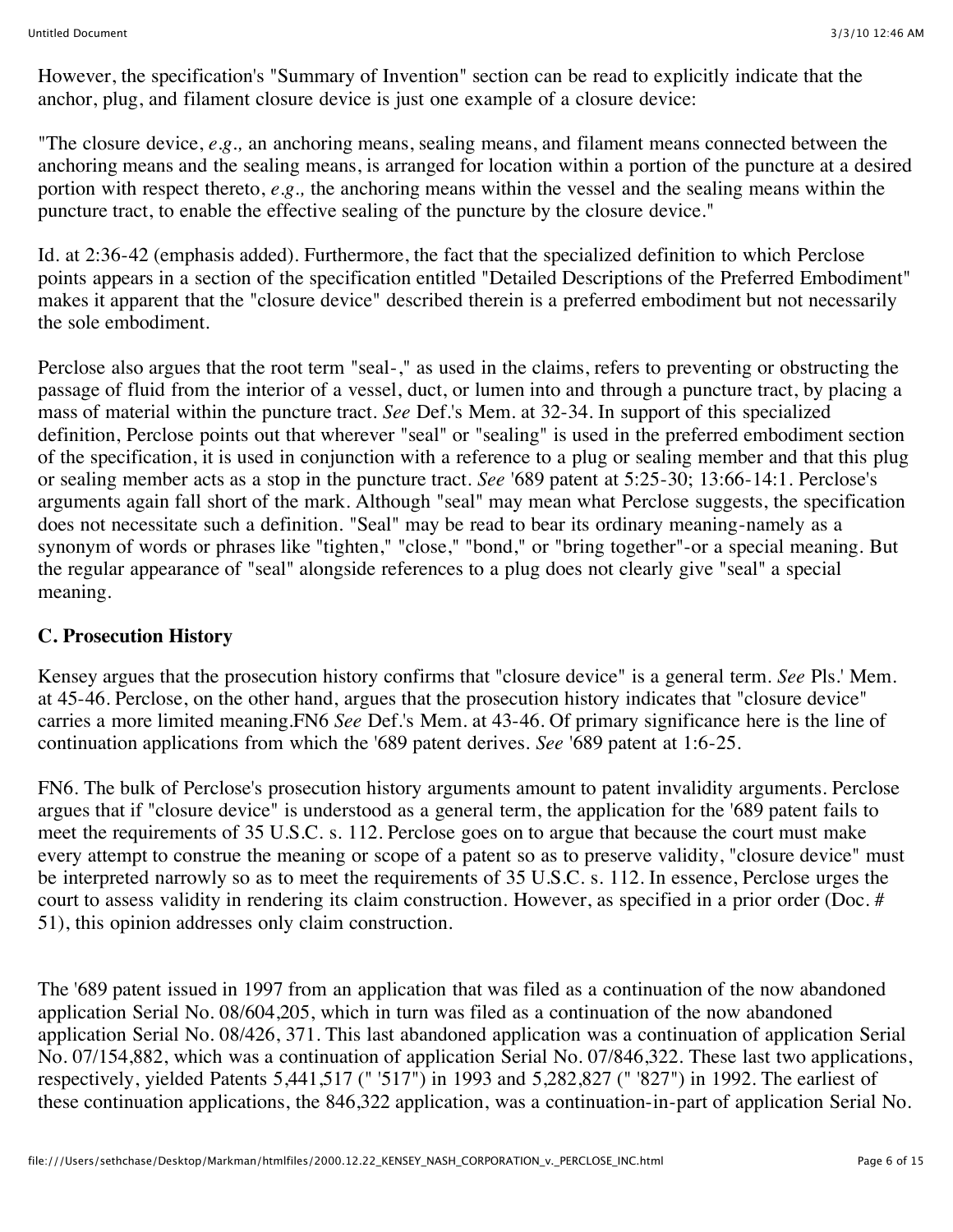789,704, which yielded Patent 5,22,974 (" '974"). Hence, the '517 patent is the '689 patent's parent and the '827 patent is the '689 patent's grandparent. And the '827 patent and its progeny owe their existence, via the continuation-in-part relation, to the '974 patent.

Kensey explicitly defines the term "closure means" in the '974 patent. The '974 patent's summary of invention states "[t]he closure means comprises anchoring means, sealing means, and filament means. The filament means is connected between the anchoring means and the sealing means.... The filament means is arranged to pull the anchoring means and the sealing means relative to each other to cause the sealing means to engage tissue contiguous with said puncture outside of the vessel." '974 patent at 2:3-29. Given that the '974 patent explicitly gives "closure means" a narrow definition, it is unlikely that the application for the '974 patent's application included a broader definition. Certainly, Kensey presents no arguments suggesting that the '974 patent's application or prosecution history justifies a definition broader than that contained in the patent itself. Furthermore, Kensey's November 8, 1991 amendment to the application that became the '974 patent disclaims a broader definition of "closure means." In response to the PTO rejection of Claim 1 of the application, Kensey specified that "closure means" included a filament that was arranged to "move the anchoring means and the sealing means relative to each other." Furniss Dec. at PO46865.FN7 The amendment was issued in order to distinguish the closure from a prior Kensey patent which described a filament that connects an anchoring means and sealing means. It is amply clear that the '974 patent's invention was limited to an anchor, plug, and filament device arranged in a pulley-like configuration.

FN7. Kensey's November 8, 1991 Amendment in Response to PTO's March 6, 1992 Office Action in Dec. of Daniel J. Furniss in Supp. of Def./ Counterclaim Perclose, Inc.'s Mem. of P. & A. Regarding Claim Construction of U.S. Patent No. 5,676,689 and U.S. Patent No. 5,861,004.

Kensey also explicitly defines "closure means" in the same way in the '827 patent. The '827 patent's summary of invention states that the "closure means comprises anchoring means, sealing means, and filament means. The filament means is connected between the anchoring means and the sealing means.... The filament means is arranged to pull the anchoring means and the sealing means relative to each other to cause the sealing means to engage tissue contiguous with the puncture outside the vessel." '827 patent at 2:15-44. Finally, the '517 patent's summary of invention describes the "closure means" in exactly the same way. *See* '517 patent at 2:22-50. It is amply clear that the initial application's inventive concept involved a specific type of closure device.

The '689 patent does not use the term "closure means" but instead uses the term "closure device." However, the '689 patent's prosecution history establishes that the two terms must be understood to be synonymous. A continuation application is based solely on the disclosures of a parent application. *See* Transco Products, Inc. v. Performance Contracting, Inc., 38 F.3d 551, 550 (citing the Manual of Patent Examining Procedure s. 201.07). The '827 patent's inventive concept is a design and method for use of a mechanism for sealing percutaneous incisions or punctures in blood vessels through the use of a closure means." *See, e.g.,* '827 Patent 2:10-44 (invention summary); 15:21-48 (sole independent system claim); 18:19-46 (sole independent method claim); *see also* '827 Patent Abstract. The closure means comprises "anchoring means, sealing means, and filament means, [where] said filament means [is coupled to] said anchoring means and said sealing means.... '827 Patent 15:25-29. In order for the '689 patent to refer to the '827 patent's inventive concept, "closure device" must be understood to refer to "closure means." FN8 Were "closure device" a broader term than "closure means, " the '689 patent would refer to a different inventive concept.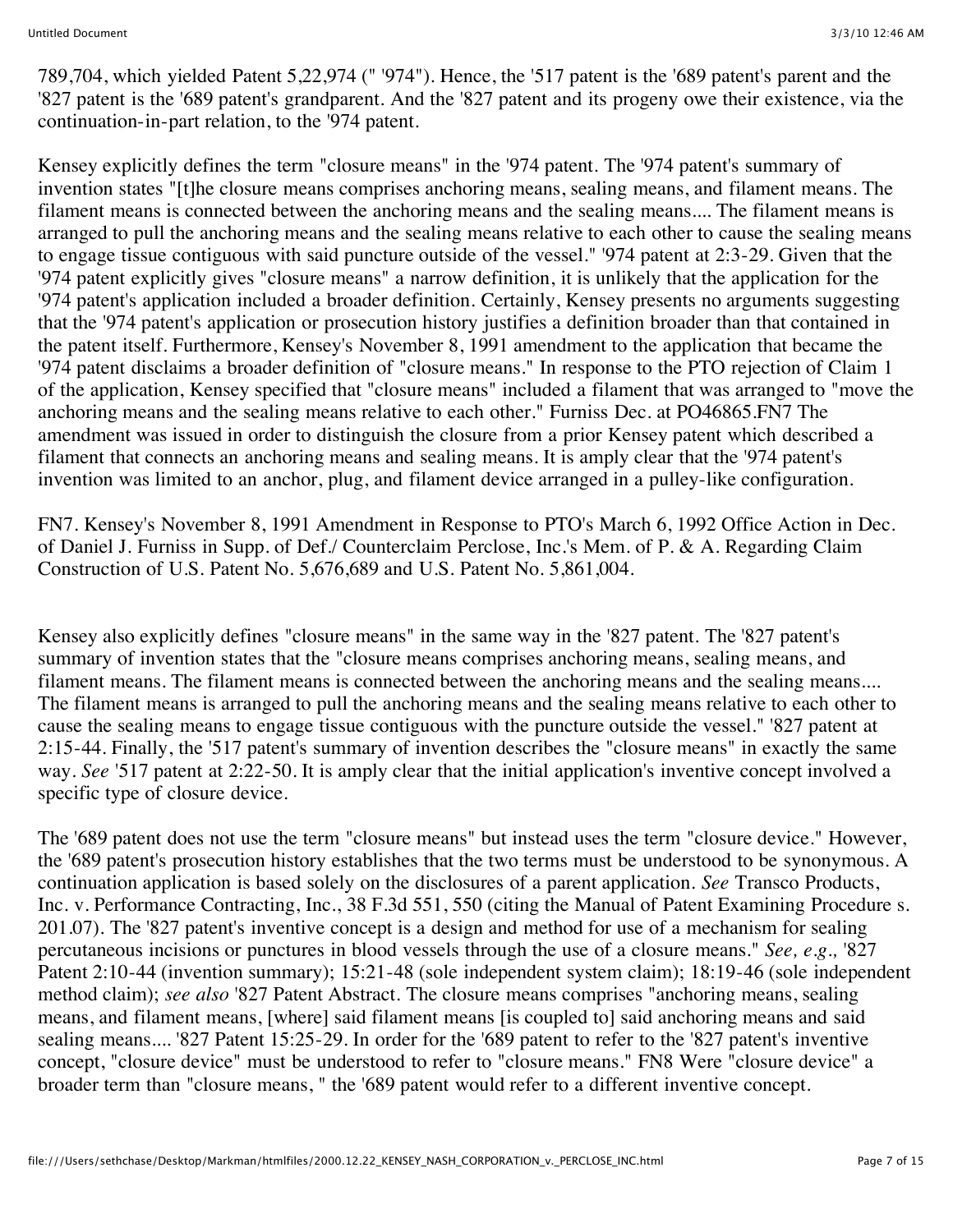FN8. During the Markman Hearing, Kensey's counsel stated that the closure means described in the '974 patent and the '689 patent were both "three-piece device[s]" composed of an anchor, collagen plug, and filament. *See Kensey Nash v. Perclose,* No. 98-1629 (E.D.Pa. March 2000) (Docket item 54, hearing transcript) at 37-39.

Furthermore, the '689 patent's prosecution history shows that Kensey did not seek to use "closure device" to include more than "closure means." "The prosecution history limits the interpretation of claim terms so as to exclude any interpretation that was disclaimed during prosecution." Southwall Tech, Inc. v. Cardinal IG Co., 54 F.3d 1570, 1576 (Fed.Cir.1995). Initially, the PTO's examiner determined that Kensey's initial application, if approved, would lead to a double patenting. *See* PTO Office Action Summary in Dec. of Daniel Furniss (Doc. 40) at 45776. The examiner noted that a claim in Kensey's '974 patent describes an instrument that seals percutaneous punctures in blood vessel walls through use of a closure means "comprising" an "anchoring means, sealing means, and filament means, wherein the filament means is operatively connected between the anchoring means and the sealing means for moving the anchoring means and the sealing means relative to each other...." Id. The inventive concept disclosed by all of the claims in the '689 application covers a percutaneous vessel-puncture sealing instrument "comprising a closure device of resorbable collagen and vessel location means having a valve." Id. The examiner reasoned that because the term "comprising" in the '974 patent does not exclude other elements, the prior patent's "closure means" covered the class of devices referred to by the '689 patent's "closure device." In other words, the examiner understand "closure device" to be either equivalent to a "closure means" as described in the '974 patent or a particular type of "closure means." Consequently, the examiner understood "closure device" to mean a closure device comprising an anchor, plug, and filament. At no point, in the remainder of the prosecution history, does Kensey attempt to assert a broader definition for "closure device."

In sum, based on the '974 patent's application's use of "closure means," "closure device" as used in the '689 patent must necessarily refer to the class of closure devices that use an anchor, plug, and filament bound together in a pulley like arrangement whereby the filament draws the anchor and plug together so as to effectuate a seal.

## **III. "Location Detector" as Used in** the '689 Patent

Kensey appears to submit that "location detector" as used in the claims is a general term that refers to any device capable of percutaneously locating an arterial opening through blood visualization. *See* Pls.' Resp. at 18. Perclose submits that "location detector" as used in the claims refers to "means [which] detect[ ] the approximate location of the wall of a vessel, duct, or lumen [and] which comprise[ ] (1) an unattached 'sheath' having an open or free distal end, (2) an unattached removable elongated member that fits within the sheath, and (3) a passageway that extends from a fluid ( *e.g.,* blood) entry opening or window located at or close to the distal end of [the] sheath toward the proximal portion of the location detector." Def.'s Mem. at 46. Neither party offers expert testimony to indicate that "location detector" is a technical term. Hence, the term's meaning must be found in the patent.

Asserted Claims 1 and 25, the only independent claims in the patent, both use the term "location detector." The pertinent portions of Claim 1 read as follows:

"A system for sealing a percutaneous puncture in the wall of a [fluid-filled] vessel, duct or lumen of a living being ...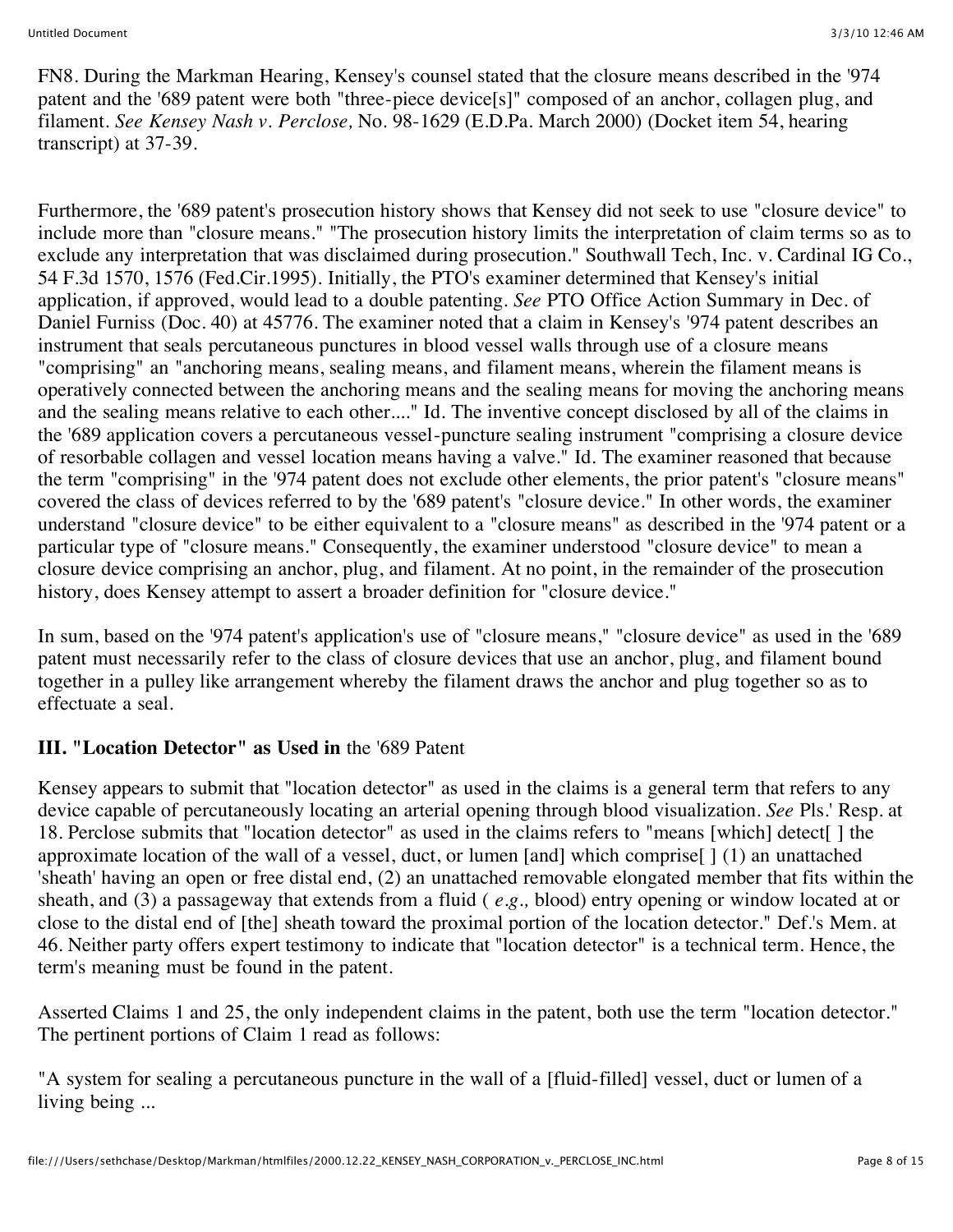the puncture comprising an opening in the wall of the vessel, duct or lumen and a tract contiguous with the opening and extending through tissue overlying the vessel, duct or lumen,

[a] said system comprising a closure device and a *location detector,*

[b] said *location detector* being arranged for introduction into the puncture to provide a perceptible signal indicative of the location of the wall of the vessel, duct or lumen, whereupon a desired position for said closure with respect to the vessel, duct or lumen may be determined,

[c] said *location detector* comprising *means* for insertion in the puncture tract to a position at which fluid within the vessel, duct or lumen is enabled to flow from the interior thereof into said *location detector* to provide a perceptible signal...."

'689 patent at 14:56-15:4 (emphasis and sentence division added). The pertinent portions of Claims 25 read as follows:

"A method for sealing a percutaneous puncture in the wall of a [fluid-filled] vessel, duct or lumen of a living being, ...

the puncture comprising an opening in the wall of the vessel, duct or lumen and a tract contiguous with the opening and extending through tissue overlying the vessel, duct or lumen, said method comprising:

(a) providing a closure device and *location detector;*

(b) introducing the location detector into the puncture to a position whereupon the fluid within the vessel, duct or lumen is enabled to flow from the interior of the vessel, duct or lumen into the location detector to provide a perceptible signal indicative of the location of the wall of the vessel, duct or lumen, whereupon a desired position for the closure with respect to the vessel, duct or lumen may be determined....

Id. at 16:48-61.

Again, parsing the claims' language makes more apparent the limitations imposed on the definition of "location detector." First, sections (b) of Claims 1 and 25 specify that the location detector through introduction into the puncture provides a "perceptible signal of the location of the wall of the vessel, duct or lumen." As noted earlier "puncture" comprises the opening as well as tract leading to the opening. Second, sections (c) of both claims specify that the location detector referred to has some "means that enable insertion into the puncture" such that "fluid from the vessel, duct or lumen" can flow from the interior of the vessel, duct or lumen into the location detector. Third, sections (c) also specify that it is the flow of fluids from the vessel, duct or lumen into the location detector that allows for the perceptible signal. Thus, "location detector," as used in these claims refers to the class of devices

(1) that are introduced into the puncture, and that thereby provide a perceptible signal of the location of the vessel, duct, or lumen wall;

(2) through which fluid can flow from the interior of the vessel, duct, or lumen upon insertion into the puncture;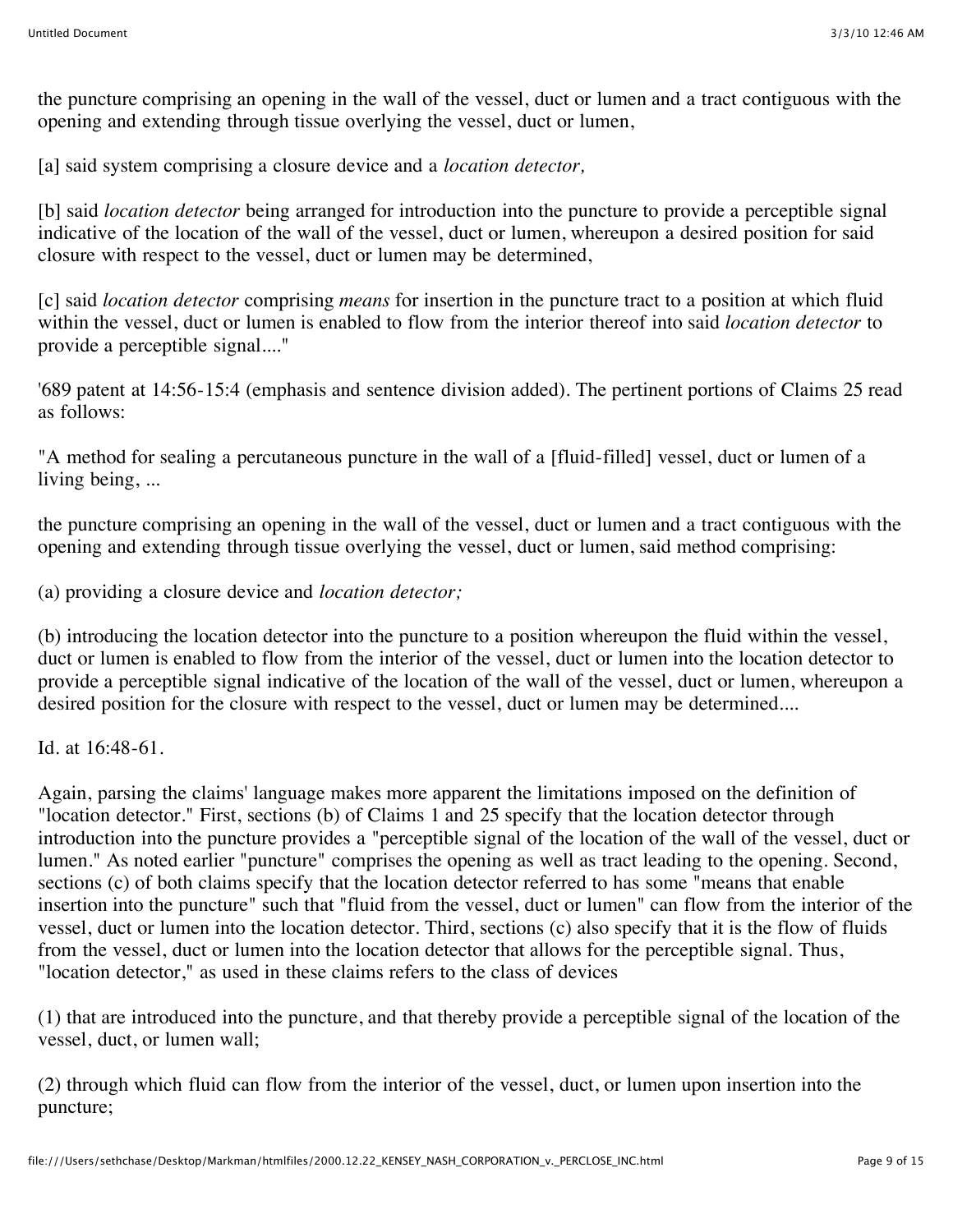(3) that uses the aforementioned flow of fluid to provide the aforementioned perceptible signal.

Already the ordinary language of the claims establishes a definition narrower than that submitted by Kensey. However, as yet, the definition is broader than that submitted by Perclose.

Perclose points out that the claims Claim 1 uses the word "means" and argues that therefore "location detector" must be interpreted as a means-plus-function term under 35 U.S.C. s. 112, para. 6. Def.'s Mem. at 46-47. s. 112, para. 6 states that "[a]n element in a claim for a combination may be expressed as a means or step for performing a specified function without the recital of structure, material, or acts in support thereof, and such claim shall be construed to cover the corresponding structure, material, or acts described in the specification and equivalents thereof." The Federal Circuit specifies that "[i]f the word 'means' appears in a claim element in association with a function, this court presumes that [35 U.S.C.] s. 112, para. 6 applies. This presumption collapses, however, if the claim itself recites sufficient structure, material, or acts to perform the claimed function." Micro Chemical, Inc. v. Great Plains Chemical Co., Inc., 194 F.3d 1250, 1257 (Fed.Cir.1999). Here the elements of the claims, which posit means for the location detector's positioning, explicitly use the term "means" to express a function and do not recite any structure, material, or acts to perform the claimed function. The other elements of the claims, those that state that fluid flow is to create a perceptible indication of the target position, do not use the term "means" to express a function but nonetheless rely on a functional term. Namely, the other elements of the claims explain the location of the target position by reciting that the location detector is "introduced" into the puncture. Neither claim explains how fluid flow works to create a perceptible signal of the target position. Consequently, the claims use "location detector" as a means-plus-function term.

Where a means-plus-function term recites a function to be performed rather than definite structure or material [or acts] for performing the function, the term must be construed to "cover the corresponding structure, material, or acts described in the specification and equivalents thereof." 35 U.S.C. s. 112; *accord* WMS Gaming Inc. v. International Game Tech., 184 F.3d 1339, 1347 (Fed.Cir.1999); *see* Chiuminatta Concrete Concepts, Inc. v. Cardinal Indus., Inc., 145 F.3d 1303, 1307-08 (Fed.Cir.1998). The specification describes the location detector in great detail. I will outline the specification's description in brief.

The location detector has four essential elements: an introducer sheath, a conventional hemostasis valve, a sideport connected to a conventional stopcock, and a semi-tubular member. The location detector positions the closure device by positioning the introducer sheath. '689 patent at 9:13-15. The proximal end of the sheath terminates in a "conventional hemostasis valve." Id. at 9:11-16. The distal end of the sheath terminates in a free tubular end. Id. at 9: 16-17. The sideport is affixed to the valve and connected to the stopcock. Id. at 9:17-20. Fluid flowing into the sheath will flow through the valve and sideport to the stopcock. Fluid will flow through the stopcock, when it is in an open position. The semi-tubular member is a "conventional dilator whose outer periphery has been modified to include a longitudinally extending flat" surface. Id. at 9:29-31. The distal end of the member is tubular.

The member is inserted into the sheath so that the distal end of the member protrudes outside the distal end of the sheath and leaves an opening between the sheath and the longitudinally extending flat surface of the device. Id. at 9:36-47. A slight gap between the distal end of the member and the distal end of the sheath creates an entry into the passageway between the extending flat and the sheath wall. Id. When the sheath, with member inside, is inserted into the puncture, blood (or fluid) will enter the passageway when the gap between the sheath and member enters a vessel (or duct or lumen). Id. at 48-10:9. The blood travels up the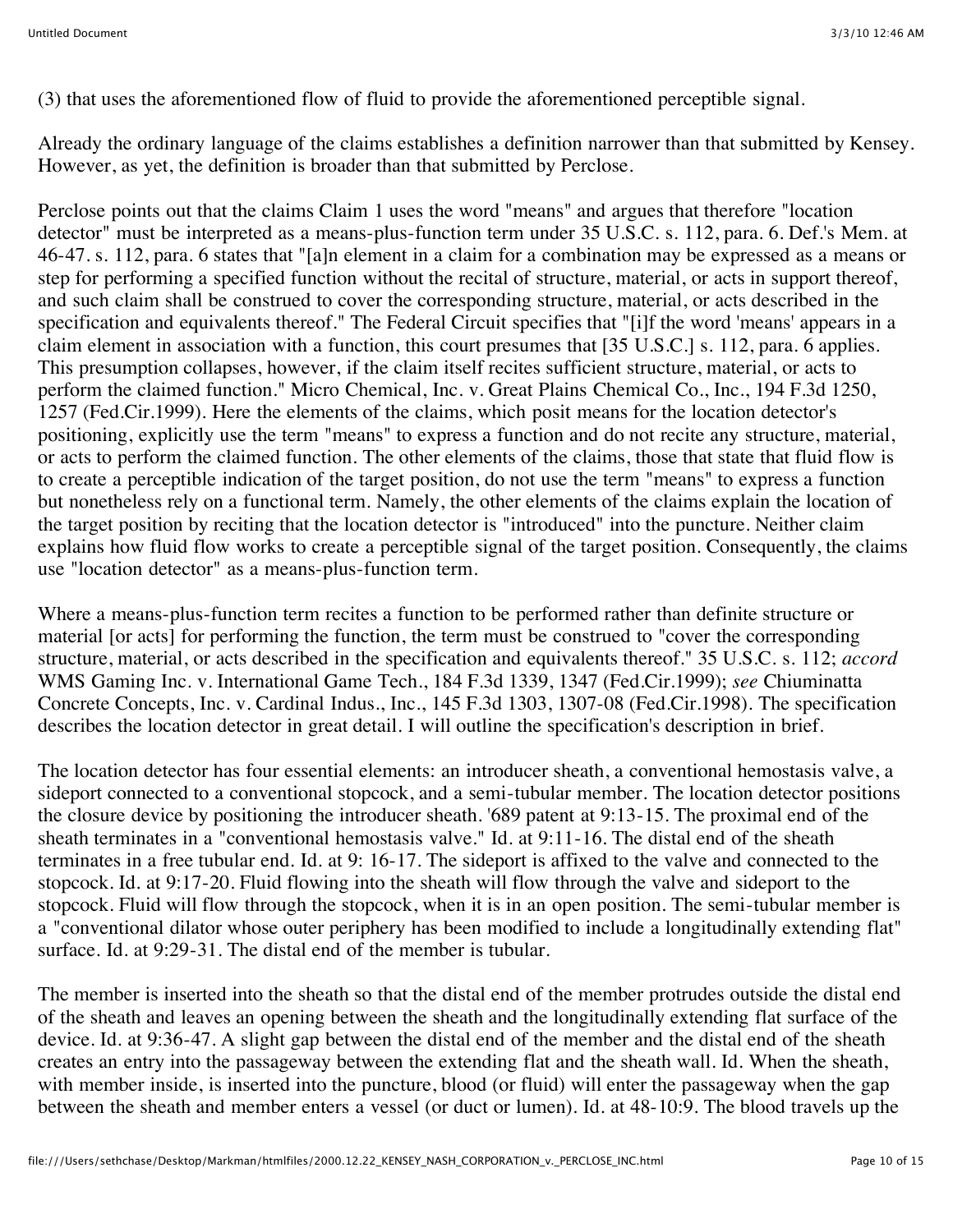passageway, through the valve and sideport, and onto the stopcock. Id. The flow of blood through the stopcock signals the sheath's position inside the artery. Id. The user then removes the sheath and member until blood stops flowing through the stopcock. Id. This signals that the sheath is just outside the vessel. Id. The user closes the stopcock, withdraws the member from the sheath, and reinserts the sheath 10 mm so as to ensure that the distal end is within the artery. Id. The sheath can now accept insertion of the closure device. Id.

"Location detector" covers the embodiment described briefly above as well as two other similar embodiments of the member inserted inside the introducer sheath. *See* id. at 10:10-60. One member is similar to the one described above but has a different shape. Id. at 10:10-39. The second is a tubular, hollow member with an entrance port near the distal end and an outlet port that allows fluid communication with the sideport and stopcock. Id. at 10:40-60. The patent also contains an alternate embodiment of the introducer sheath which can be used with the above described members. *See* '689 patent 10 :61-11 :34. Hence, in all there are six separate embodiments of the location detector specified as preferred embodiments.

For the purposes of this claim construction, the six embodiments and their equivalents define "location detector." *See, e.g.,* Chiuminatta Concrete Concepts, 145 F.3d at 1307-08. The following definition generally sums up the meaning of "location detector" as used in the '689 claims: A device comprising

(1) an introducer sheath, a conventional hemostasis valve, a sideport connected to a conventional stopcock, and a semi-tubular member arranged within the sheath so as to allow fluid communication between distal end of the sheath and stopcock;

(2) which is used by inserting the sheath until fluid from the target vessel, duct, or lumen appears at the detector's stopcock and thereby indicates the sheath's entry into the artery and allows for an appropriate positioning of the sheath and thereby an appropriate positioning of the closure device.

This definition is in accord with the definition submitted by Perclose, but importantly, this definition is intended as nothing more than a general review of the specification's embodiments. In the event that litigation proceeds to an infringement analysis, the specification language describing the various embodiments of "location detector" and the equivalents of these embodiments shall serve to define the term.

## **IV. "Puncture Closure" as Used in** the '004 Patent

Kensey submits that "puncture closure," as used in the claims, refers to any closure device that has a filament and that uses a knot to hold the closure in place. Pls.' Mem. at 53. Perclose submits that "puncture closure" means "a device for sealing a percutaneous incision or puncture in a vessel, duct or lumen comprised of a sealing member within the puncture tract, an anchor member within the vessel, duct or lumen, and a filament member connecting the anchor and sealing members in a pulley-like arrangement." Def.'s Mem. at 49, 5. Additionally, a "puncture closure" also has a "filament lock," which is a "combination of a knot in engagement with the sealing member and the system for exerting tension on the filament means, which includes a tag, a tamper means, and a torsion spring." Def.'s Mem. at 50.

As is evident in their favored definitions, Kensey and Perclose agree that "puncture closure" is a specific term but disagree about the precise meaning of the term. Neither party submits that the term would have a particular meaning to one of ordinary skill in the art, and therefore, the court is guided by the meaning of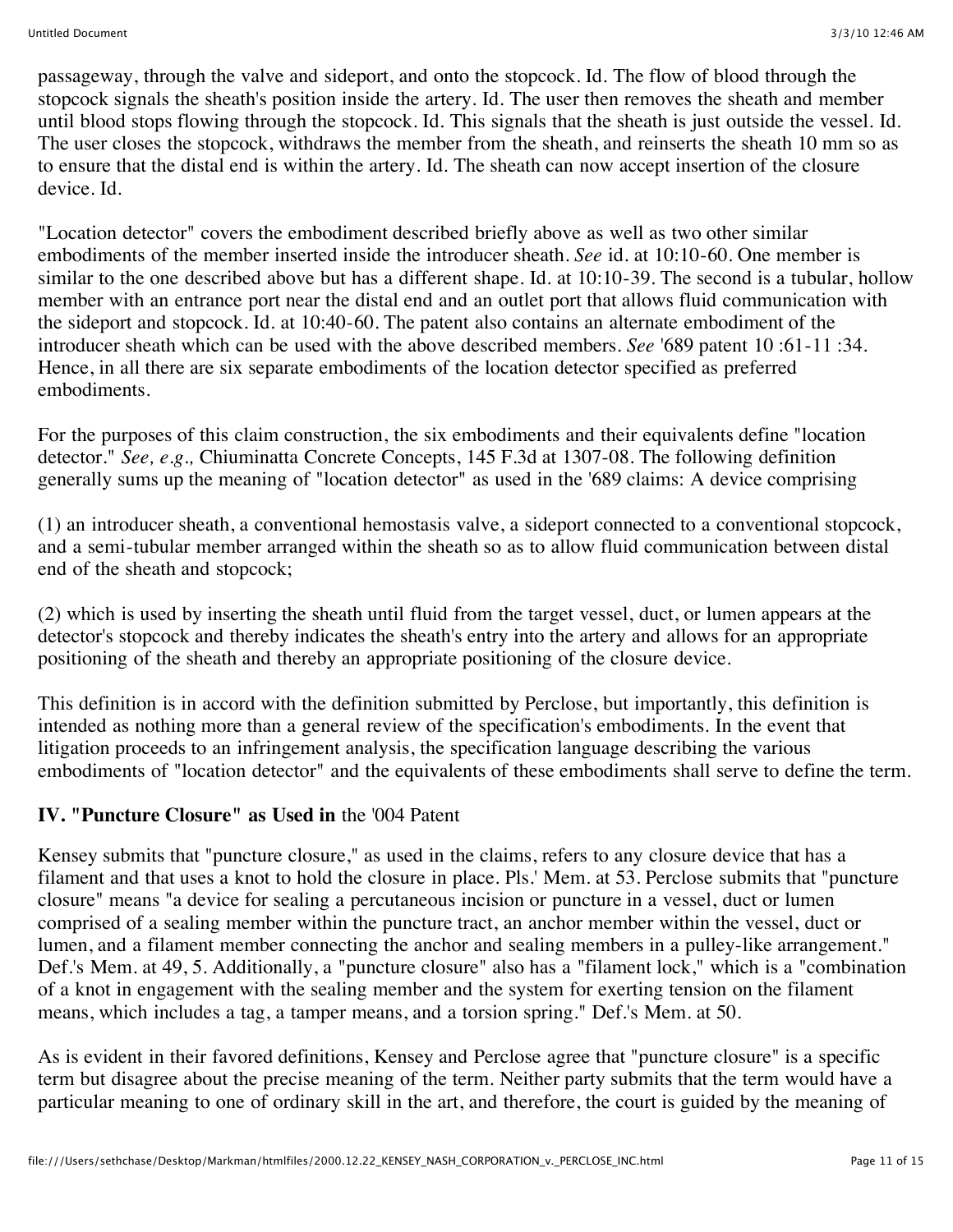the term as it is understood in the patent and in the patent's prosecution history.

# **A. Claim Language**

The '004 patent contains six independent claims. For the purpose of defining "puncture closure," Claims 1 and 10 contain language representative of the relevant language from all of the independent claims. The pertinent parts of Claim 1 read as follows:

A system for sealing a percutaneous puncture in the wall of a vessel, duct or lumen of a living being ...

[a] said system comprising ... a *puncture closure,*

[b] said *closure* comprising *a first portion* [,] FN9 at least *one extending filament portion* and *a filament lock* ...

FN9. Kensey's brief incorporates this comma without noting its absence in the text of the claim. *See* Pls.' Mem. at 53. I find no coherent way to understand the claim without this comma, and I assume that it was erroneously left out of the text of the patent.

[c] [with] said *closure* [deployed] in the puncture with said *first portion* of said *closure* within the interior of the vessel, duct or lumen and with said at least one extending filament portion extending from said *first portion* of said *closure* into the puncture tract,

[d] said *closure* being arranged to be disposed at an operative position in the puncture sealing the puncture,

[e] said *filament lock* comprising a knot locatable on said at least one filament portion within the puncture tract for cooperation with a portion of said closure[,] said knot, when in said puncture tract and when said first portion of said closure is within the interior of the vessel, duct or lumen, holding said closure at said operative position....

'004 Patent, 14:63-15:19. The language of Claim 10 that pertains to "closure device" is consistent with Claim 1 except in its description of the filament lock. The relevant portions of Claim 10 read as follows: ... said filament lock comprising a knot coupled to and movable with respect to said at least one filament portion within the puncture tract to a position holding said closure at said operative position....

## Id., 16:38-42.

Section b of Claim 1 makes it plain that the class of devices referred to by "puncture closure" includes all devices with a first portion, one or more extending filaments, and a filament lock. Section d makes it plain that the puncture closure referred to seals the puncture by being disposed at a position within the puncture. Unlike the claims in the '689 patent, the '004 patent's claims do not specially define "puncture." Section c describes the position of some of the puncture closure's essential elements and as such further limits the class of devices referred to by "puncture closure." When the closure is deployed within the puncture, the first portion sits within the interior of the vessel, the extending filament runs from the first portion into the puncture tract. Section e of Claim 1 and the quoted portion of Claim 10 specify that the filament lock is a knot and is either located on the extending filament or is coupled to the extending filament. "Puncture closure," based on the language in Claims 1 and 10, captures a class of devices smaller than the class suggested by Kensey but significantly larger than the class suggested by Perclose.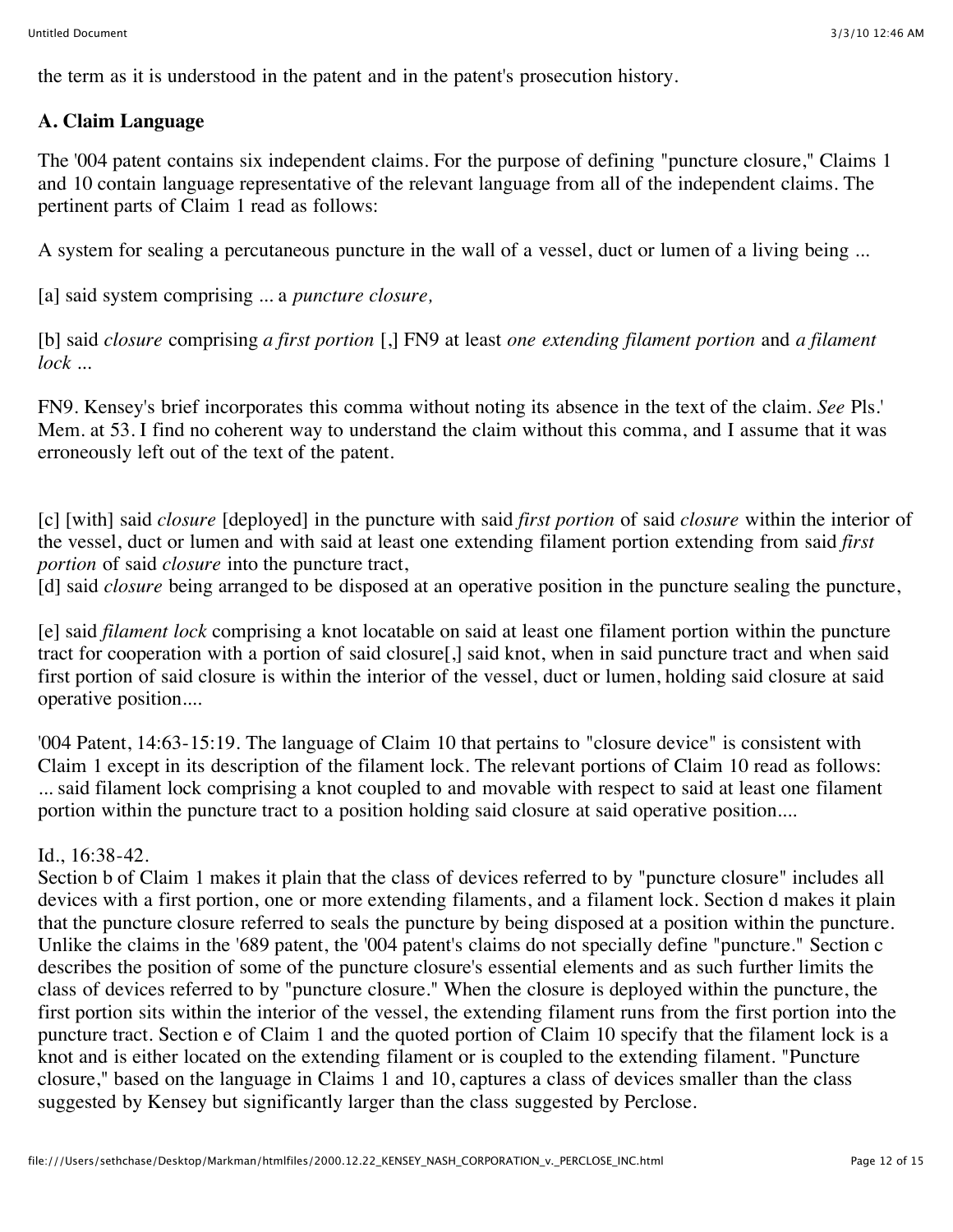#### **B. Specification**

Kensey argues that Claims 1 and 10 adequately describe the term "filament lock" and that no special construction is required. *See* Pls.' Mem. at 53-56. Perclose, however, suggests a restricted definition of "filament lock" and argues that there is no support in the specification for the broad definition of "filament lock" contained in Claims 1 and 10.FN10 *See* Def.'s Mem. at 51-55. Specifically, Perclose claims that, in the preferred embodiment of the '004 patent, neither of the two knots described-a knot tied around a plug member and a slip knot formed by the filament portions of the closure-can do all that Claims 1 and 10 require of the knot comprising the filament lock. *See* id. at 54-55; *see also* '004 Patent, 7:48-49 (describing knot 68 as the knot tied around the plug member securing the filament to the plug member); '004 Patent (Figure 2-knot 68 tied around a plug member; and Figure 6-knot 68 configured as a slip knot). Therefore, according to Perclose, "filament lock" must mean something more than just those knots. *See* Def.'s Mem. at 54-55. Kensey clarifies its position by admitting that the filament lock in the preferred embodiment of the invention is knot 68, but disagrees with Perclose's assertion that knot 68 cannot do all that Claims 1 and 10 require of the knot comprising the filament lock. *See* Pls.' Resp. at 20-22. Thus, the real issue before the court appears to be whether or not knot 68 can do what Claims 1 and 10 require of the knot comprising the filament lock.

FN10. Perclose also points out that during the application process, Kensey amended the claims of the '004 patent to use "filament lock" instead of "locking means," suggesting that the terms have different meanings. *See* Def.'s Mem. at 51. Any different meaning would be important because the "filament lock" claimed in Claims 1 and 10 appears to describe the locking means discussed in the specification of the '004 patent. *See, e.g.,* '004 Patent, 2:49-57.

After reading the claims and the specification of the '004 patent, the interchangeability of "locking means" and "filament lock" is apparent. Furthermore, a perfectly acceptable reason for not using "locking means" in the claims is also apparent. As discussed with respect to "location detector" in the '689 patent, means-plusfunction claim terms are construed in a very particular manner. If Kensey did not want to define the knot et al. in this fashion, then changing the claim language from "locking means" to "filament lock" makes sense. The knot described in Claim 1 must be locatable on the extending filament portion. *See* '004 Patent, 15:14- 15. Knot 68 can do this. In the preferred embodiment, extending filament portion 34 passes through the plug member and out of the puncture tract. *See* id., 7:36-49. Thus, using the "pulley-like connection" the plug member can be positioned at a desired location on extending filament portion 34. Id., 7:36. Because knot 68 is tied around the plug member, knot 68 can also be positioned at a desired location on extending filament portion 34. Thus, knot 68 is locatable on the extending filament portion. Indeed, Perclose recognizes this. *See* Def.'s Mem. at 54.

Knot 68 must also be able to hold the closure in the operative position. *See* '004 Patent, 7:16-19. Perclose argues that in the preferred embodiment, the closure is not held in place by knot 68 but by the "combination of the pushing force exerted by the tamper on the sealing means, not on knot 68, and the pulley-like pulling force exerted on the filament." Def.'s Mem. at 54. In making this argument, however, Perclose points out exactly how knot 68 holds the closure in the operative position. The "pulley-like pulling force exerted on the filament" depends on knot 68. Without knot 68, the force exerted on extending filament portion 34 by the torsion spring would be unopposed, and the anchor member would not be held in the operative position. Although knot 68 does not hold the closure in the operative position by itself, in the preferred embodiment, knot 68 is essential to accomplishing this task. Thus, knot 68 satisfies the requirements imposed by Claim 1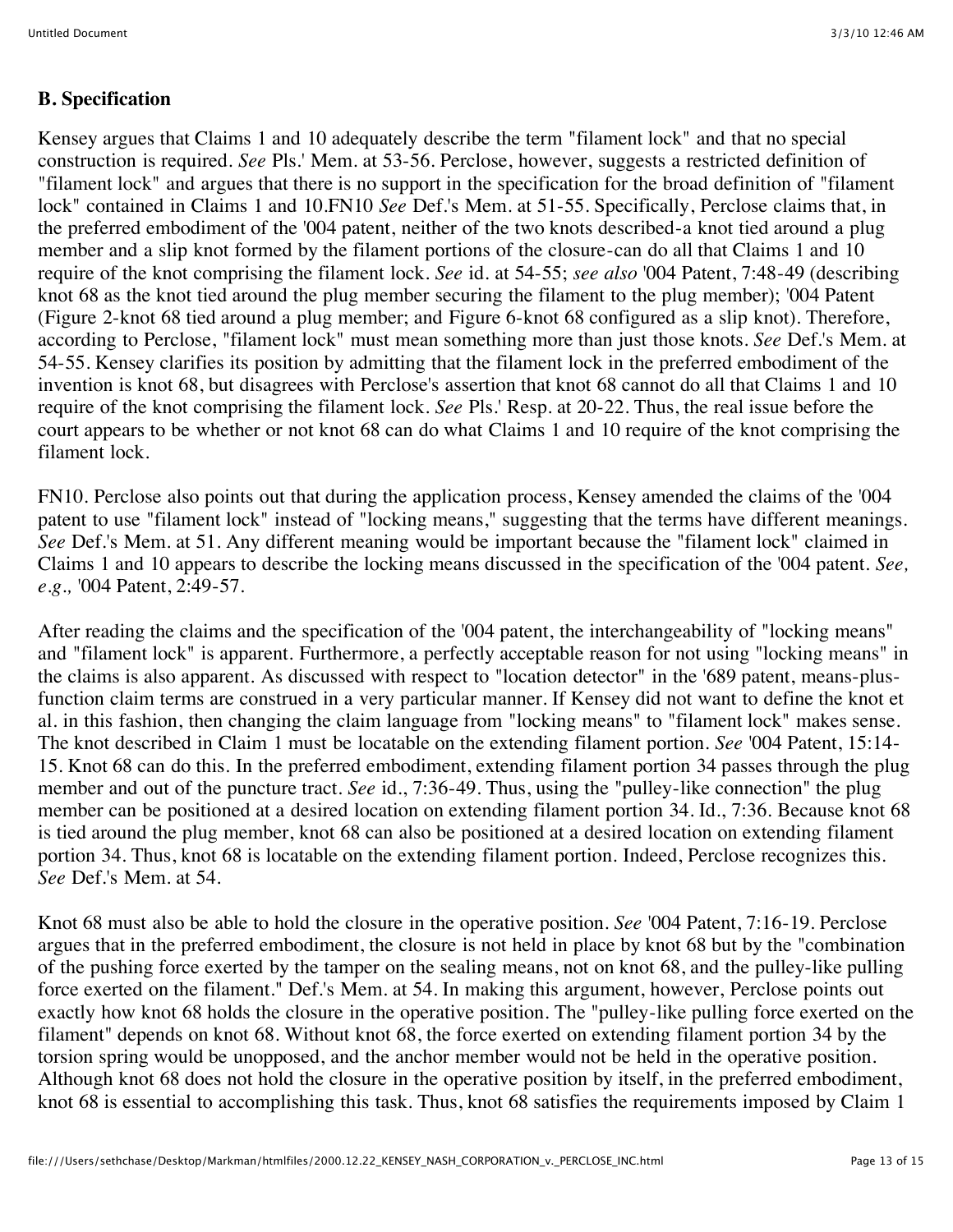on the knot comprising the filament lock.

Knot 68 can quickly be shown to satisfy two of Claim 10's three requirements. Claim 10 requires that the knot comprising the filament lock be movable with respect to the extending filament portion. *See* '004 Patent, 16:38-39. In its brief, Perclose correctly acknowledges that knot 68 is, in at least some ways, movable with respect to extending filament portion 34. *See* Def.'s Mem. at 54. Moreover, it is already plain that, in cooperation with other elements of the preferred embodiment, knot 68 holds the closure in the operative position. *See* '004 Patent, 16:40-41.

The remaining requirement of Claim 10 is that the knot comprising the filament lock be coupled to the extending filament portion. *See* id., 16:38-39. Claim 10 also reveals, however, that between the filament lock and the extending filament portion lies the first portion of the closure, which is that portion of the closure inside the vessel. *See* id., 16:32-36. In the preferred embodiment, the first portion would be made up of the anchor member and whatever filament from the pulley-like arrangement that remains inside the vessel. *See* id., 12:37-13:18. Assuming that there is some of this filament inside the vessel, knot 68 could satisfy this requirement of Claim 10. Taking the ordinary meaning of "coupled" to be connected, knot 68 is connected to the filament inside the vessel, and the filament inside the vessel is connected to extending filament portion 34. Thus, knot 68 is indirectly connected to extending filament portion 34, but connected nonetheless. For this reason, knot 68 satisfies the final requirement of Claim 10.

## **C. Prosecution History**

Neither party analyzes the prosecution history of the '004 patent in detail. The '004 patent's application follows in the same line of continuation applications from which the '689 patent arose. The submission of the '004 patent's application immediately followed the submission of the '689 patent's application. The '004 application also arises from the same initial application, namely the '974 patent's application. It is clear the "puncture closure" is a particular type of "closure device" or "closure means." Hence, "puncture closure" refers to some subclass among the class of devices identified by "closure device" or "closure means." Hence, a puncture closure is some particular type of anchor, plug, and filament closure.

The '004 patent's prosecution history only further confirms that a puncture closure is a type of "closure device." In rejecting Kensey's initial application for the '004 patent, the examiner specifically stated that the application shared a "common subject matter" with the '974 patent and approval of the application would result in nonstatutory double patenting. PTO's June 30, 1998 Office Action at 2.FN11 The common subject was "[a] system for sealing a percutaneous puncture comprising a deployment member or carrier means, a positioning means or anchoring means, a puncture closure or closure means, a filament, a locking means having a knot...." Id. at 3. As relevant here, both devices must include plugs or sealing members of some sort. Furthermore both closure assemblies must be positioned by the closures' anchors. Consequently, it is clear that the PTO examiner understood "puncture closure" to include both an anchor and a plug. In response, Kensey disclaimed, under 37 CFR 1.321, the subject matter of '974, and by so doing, Kensey gave up any extension of patent protection through the '974 patent that might have resulted from the approval of the '004 application. *See* August 21, 1998 Terminal Disclaimer.FN12 This disclaimer, at a minimum, serves to indicate that Kensey did not dispute that "puncture closure" and "closure means" cover the same ground.

FN11. In Dec. of Charles Cantine (Doc. 33) at Ex. 21.